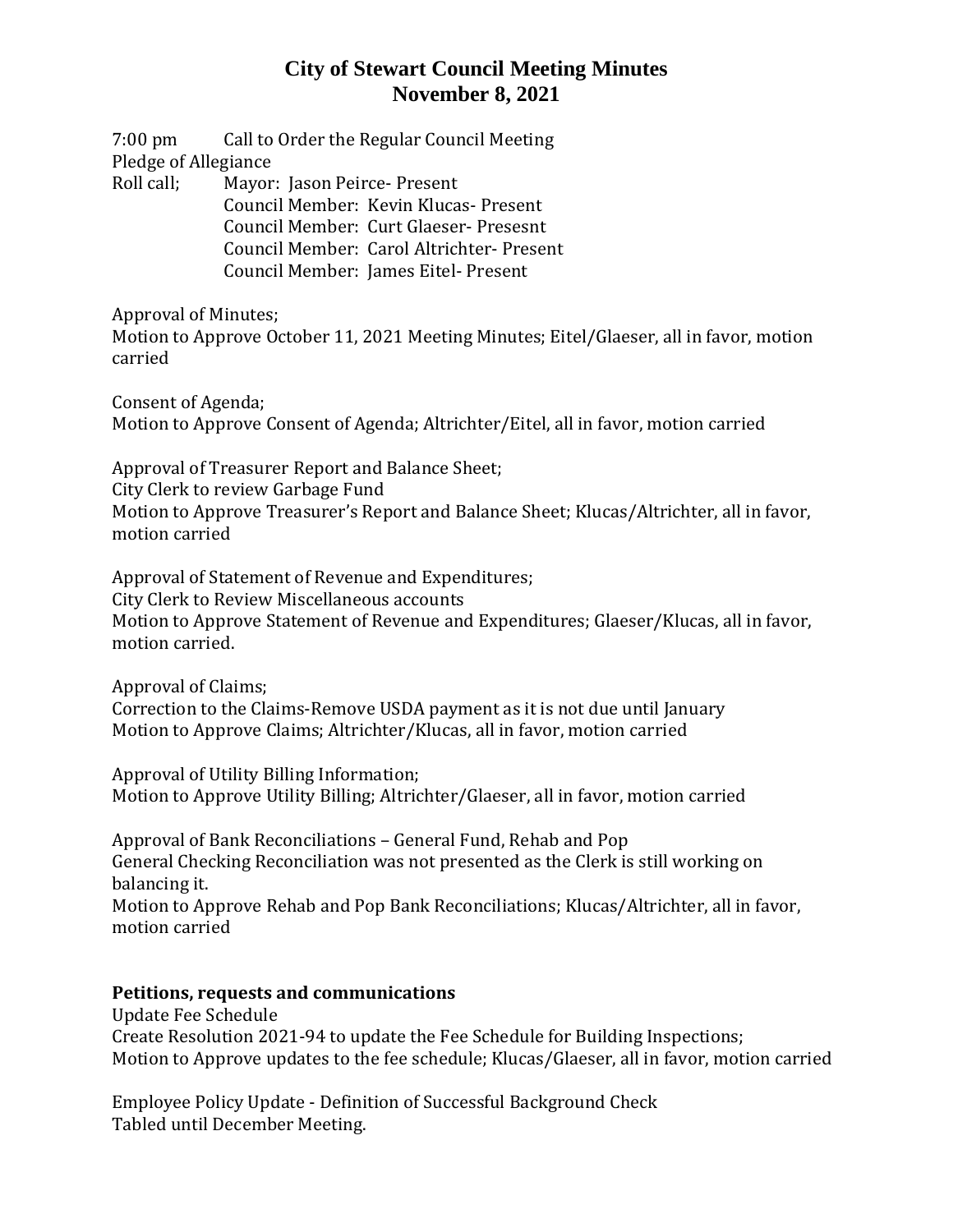Discussion to Increase purchase price of Maintenance Truck. Resolution No 2021-31 Revise Resolution No. 2021-31 to increase purchase cap at \$25,000.00 Motion to Approve revising Resolution No. 2021-31; Glaeser/Klucas, all in favor, motion carried

Scenic Sign – LED Demo Kathy Klover has agreed to post this on Together we live in Stewart Facebook page for public input.

Request to cancel Invoice 2021.12 – Northern Clearing Inc Motion to Deny Request to cancel Invoice 2021.12-Northern Clearing Inc.;Glaeser/Eitel, Glaeser/Eitel/Peirce, in favor, Altrichter/Klucas Opposed, motion carried

Elizabeth Maiers – Community Christmas Tree

Elizabeth Maiers presented the council with a request for placement of a community Christmas tree in the city park. The council indicated the City would would allow for the placement of the tree in the City Park and would cover the cost of the electricity. The liability insurance falls under the City's current policy.

Motion to approve placement of Community Christmas tree in the City Park; Klucas/Altrichter, all in favor, motion carried

### **Ordinances and Resolutions;**

Resolution No. 2021-90 – Approval of Conditional Use Permit – USS Verbena Solar, LLC Motion to Approve Resolution No. 2021-90; Klucas/Altrichter, all in favor, motion carried Members polled, Peirce-yea, Altrichter-yea, Eitel-yea, Klucas-yea, Glaeser-yea

Resolution No. 2021-93 – Approval of Increase to Insurance Contribution Tabled for December meeting for more information

Resolution No. 2021-95 – Process Delinquent Utility Billing Motion to Approve Resolution No. 2021-95;Altrichter/Glaeser, all in favor, motion carried Members polled, Peirce-yea, Altrichter-yea, Eitel-yea, Klucas-yea, Glaeser-yea

### **Reports of Officers, Boards and Committees;**

- 1. Police Department Report Motion to Approve Police Department Report; Glaeser/Altrichter, all in favor, motion carried
- 2. Emergency Services Report
	- A. Fire Department

Motion to Approve Fire Department Report; Eitel/Glaeser, all in favor, motion carried

Resolution No. 2021-98 – Approval to Hire a Grant Writer Motion to Approve Resolution No. 2021-98; Glaeser/Eitel, all in favor, motion carried

Members polled, Peirce-yea, Altrichter-yea, Eitel-yea, Klucas-yea, Glaeser-yea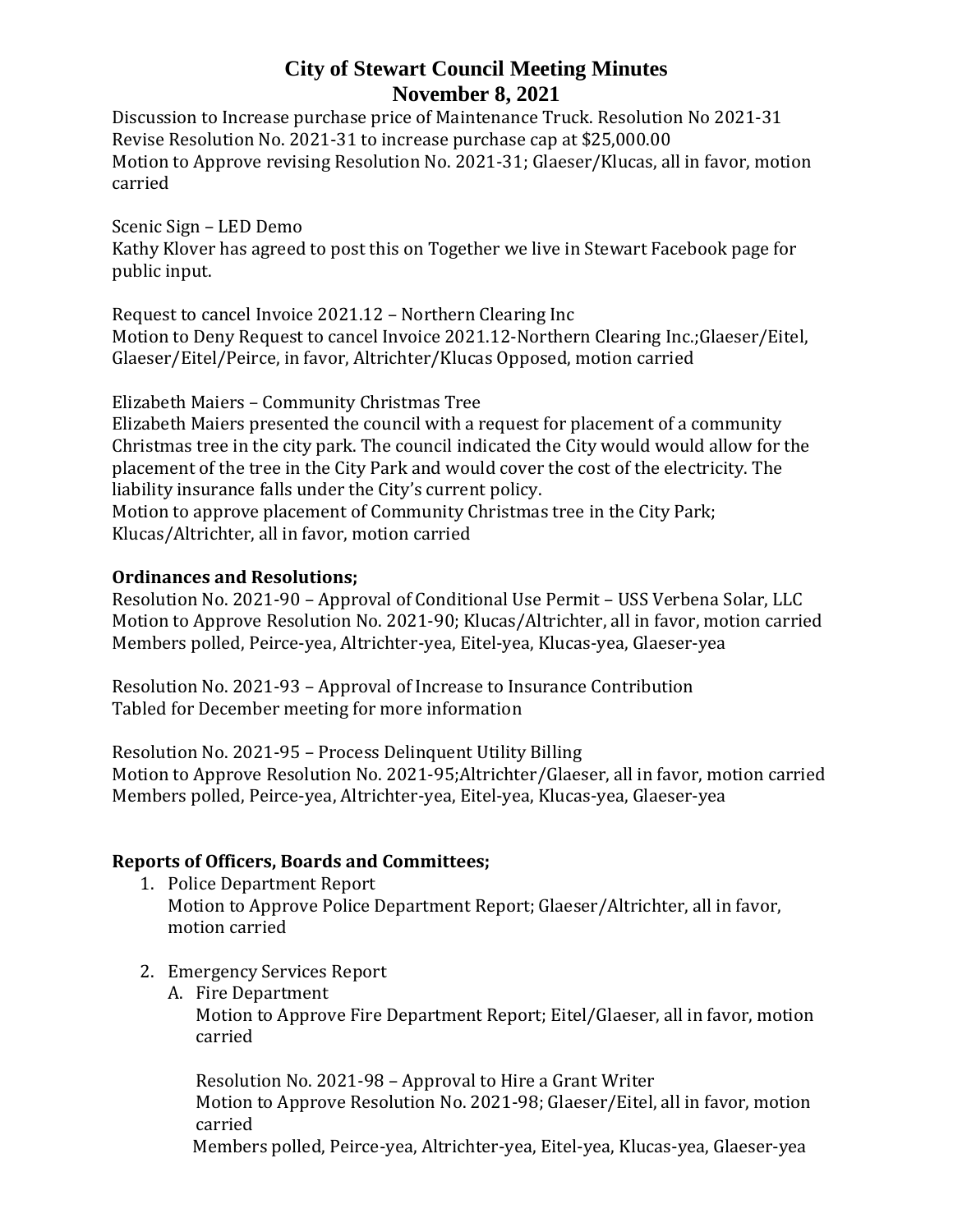Resolution No. 2021-99 – Approval to Apply for FEMA Grant Motion to Approve Resolution No. 2021-99; Altrichter/Glaeser, all in favor, motion carried Members polled, Peirce-yea, Altrichter-yea, Eitel-yea, Klucas-yea, Glaeser-yea

- B. EMR Department Motion to Approve EMR Department Report; Glaeser/Klucas, all in favor, motion carried
- 3. Maintenance Water/Waste Water Report Motion to Approve Maintenance Report; Glaeser/Altrichter, all in favor, motion carried

MMS Report Resolution No. 2021-96 – Approve Wage Increase for Mike Hansen Mike Hansen to receive 1 grade increase Motion to Approve Resolution 2021-96; Glaeser/Altrichter, all in favor, motion carried Members polled, Peirce-yea, Altrichter-yea, Eitel-yea, Klucas-yea, Glaeser-yea

Resolution No. 2021-97 – Approve Wage Increase for David & Kelly Wegscheid David and Kelly Wegscheid to receive 1 step increase Motion to Approve Resolution No. 2021-97; Glaeser/Altrichter, all in favor, motion

carried.

Members polled, Peirce-yea, Altrichter-yea, Eitel-yea, Klucas-yea, Glaeser-yea

Discussion of the reimbursement of tips, cell phone, donuts, Gatorade, and pop by Mike Hansen. Mike was requested to bring documentation regarding trade in value for old maintenance phone and reimburse for the cost of the phone. Mike was also requested to reimburse the city for tips, cell phone, donuts, Gatorade, and pop. Mike will receive an invoice until request is fulfilled. City Clerk to put specific verbiage into City Policy Manual.

Unfinished business; Employee Review; Miscellaneous; and Set a date for a Special Meeting ADJOURN Motion to Adjourn; Glaeser/Altrichter, all in favor, motion carried